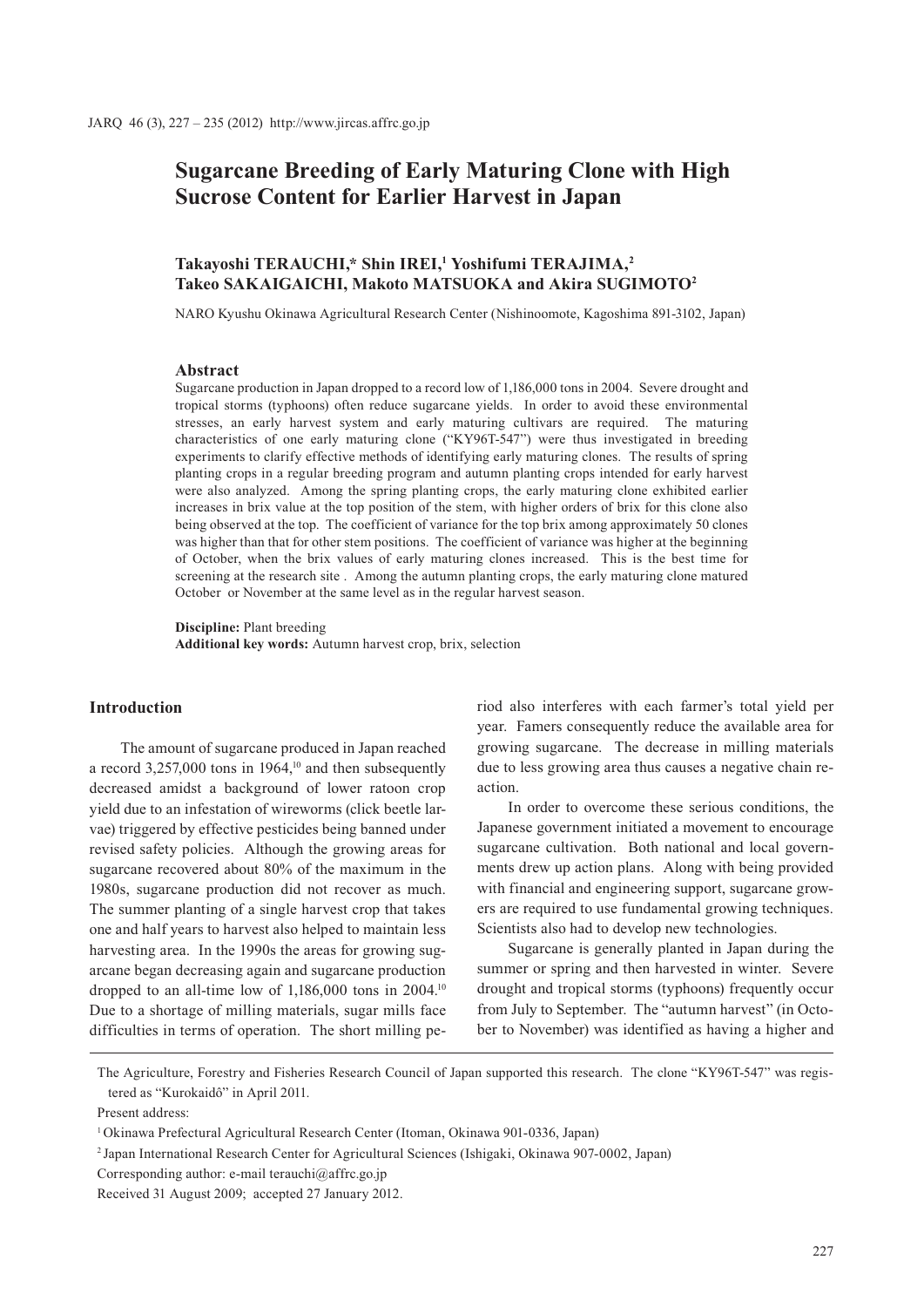#### T. Terauchi et al.

more stable yield under a severe climate. Any delays in planting and ratooning due to planting and harvest conflicts affect next season's harvest on a consistent basis. Small sugarcane plants are sensitive to drought. Typhoons often break sugarcane stem at the early growing period, however, they just cause lodging when plants are tall. The advantage of summer planting from July to September (i.e., higher and more stable yield under drought and typhoons conditions) and that of autumn harvest (i.e., better ratooning ability at early harvest) are both expected to be combined. And expanding the milling term to its earlier length also benefits the operating rates of mills and cane harvesters, and alleviates work conflicts among growers. The rather dry climate in November and December allows cane harvesters to work well, while winter season is typically rainy. Therefore, the breeding of early maturing cultivars ready for harvest two months earlier is required.

Maturing sugarcane increases the sucrose concentration in cane, the value of which correlates to juice brix.<sup>15</sup> There is also a high percentage of sucrose (i.e., juice purity) in matured sugarcane.<sup>1</sup> A high sucrose concentration, high brix, and high juice purity are typical characteristics of matured sugarcane.

The peak in sucrose content may sometimes determine sugarcane maturity.<sup>7</sup> As the sucrose content must be continuously measured in order to detect its peak, simple and easy indexes are needed for the breeding program.

Julien (1975) showed that field brix values measured from the sap of a standing stem by using a hand refractomater are good indicators of overall stem quality.4 The mean value of brix measured from the top, middle, and bottom portions of a stem indicates the overall stem brix value. Nagatomi (1985) also reported that the brix value measured at the middle portion of a stem reflects the brix value of the whole stem.<sup>9</sup> Field brix values of convenient measurement are commonly used as a quality index.

The difference in brix values between the top and bottom portions of a stem is less in matured sugarcane than in immature sugarcane.<sup>3, 9, 18</sup> The top brix increases when sugarcane matures.<sup>5, 19</sup> Julian (1975) also indicated that the top brix in autumn is a good index of early maturity.4 The top/bottom brix ratio also indicates maturity as previously reported.<sup>18, 19</sup> Thangavelu and Rao  $(2005)$ observed that the ratio increased according to the growing period, and that early maturing cultivars increased earlier.18 Juice purity also clearly increases during the maturing process.<sup>16, 19</sup> Though juice purity can be an index of screening early maturing clones,<sup>17</sup> the complicated measurement process may be too inconvenient in breeding.

A more active approach for selecting clones was reported by Miyagi et al. (1997).<sup>6</sup> They grew sugarcane clones under hostile maturing conditions (i.e., in a wellirrigated paddy field, with clones of higher sucrose content being screened). This successfully produced a new early maturing cultivar ("Ni15") with a higher sucrose content.7 However, special treatments causes extra troubles in breeding program.

In order to refine and optimize the methods of screening early maturing clones, an early maturing clone ("KY96T-547") was analyzed through a breeding program. The brix values in autumn at various stem locations were investigated to identify early maturing clones. The clone KY96T-547 is characterized by moderate cane yield and very high sugar content, and its harvest season is expected to begin two months earlier. The autumn harvest crop is also discussed in relation to maturity.

## **Materials and methods**

## **1.Third selection stage experiment**

Conventional third stage selection in sugarcane breeding was conducted in 1998 using spring planting crops (planted in spring and harvested the following winter) at the NARO Kyushu Okinawa Agricultural Research Center's (NARO/KARC) Tanegashima station (N30° 43´, E131° 04´). This year's third stage selection was conducted using 250 clones that included KY96T-547 and commercial cultivars NiF3, NiF8, Ni12, F177, and NCo310 in two different types of soil fields. Black andosol is carbon-rich soil originating from volcano ash. Red andosol also originates from volcano ash, but has poor nutrients without a rich surface. Clones were planted on February 24 and brix was measured on November 16.

The experiments were conducted in a raw  $3.3 \text{ m}^2$ plot with 110 cm of space between the rows and 15 cm of plant space with single bud cuts without replication. Fertilizers (N 70 kg ha<sup>-1</sup>, P<sub>2</sub>O<sub>5</sub> 120 kg ha<sup>-1</sup>, and K<sub>2</sub>O 60 kg ha-<sup>1</sup>) were applied as a basal dressing, with an additional dressing of N 90 kg ha<sup>-1</sup> and K<sub>2</sub>O 90 kg ha<sup>-1</sup> being applied from May to June. Carbosulfan (a pesticide) was applied to eradicate wireworms.

In November, the field brix values of stems were measured along trails. Measurements were taken from the middle point (about halfway between the top and bottom) and bottom point (just above ground). The mean value of six stems by position was then calculated in each plot.

# **2. Spring planting crop experiments**

Field trials for selecting release candidates were conducted from 2000 to 2007 at KONARC's Tanegashi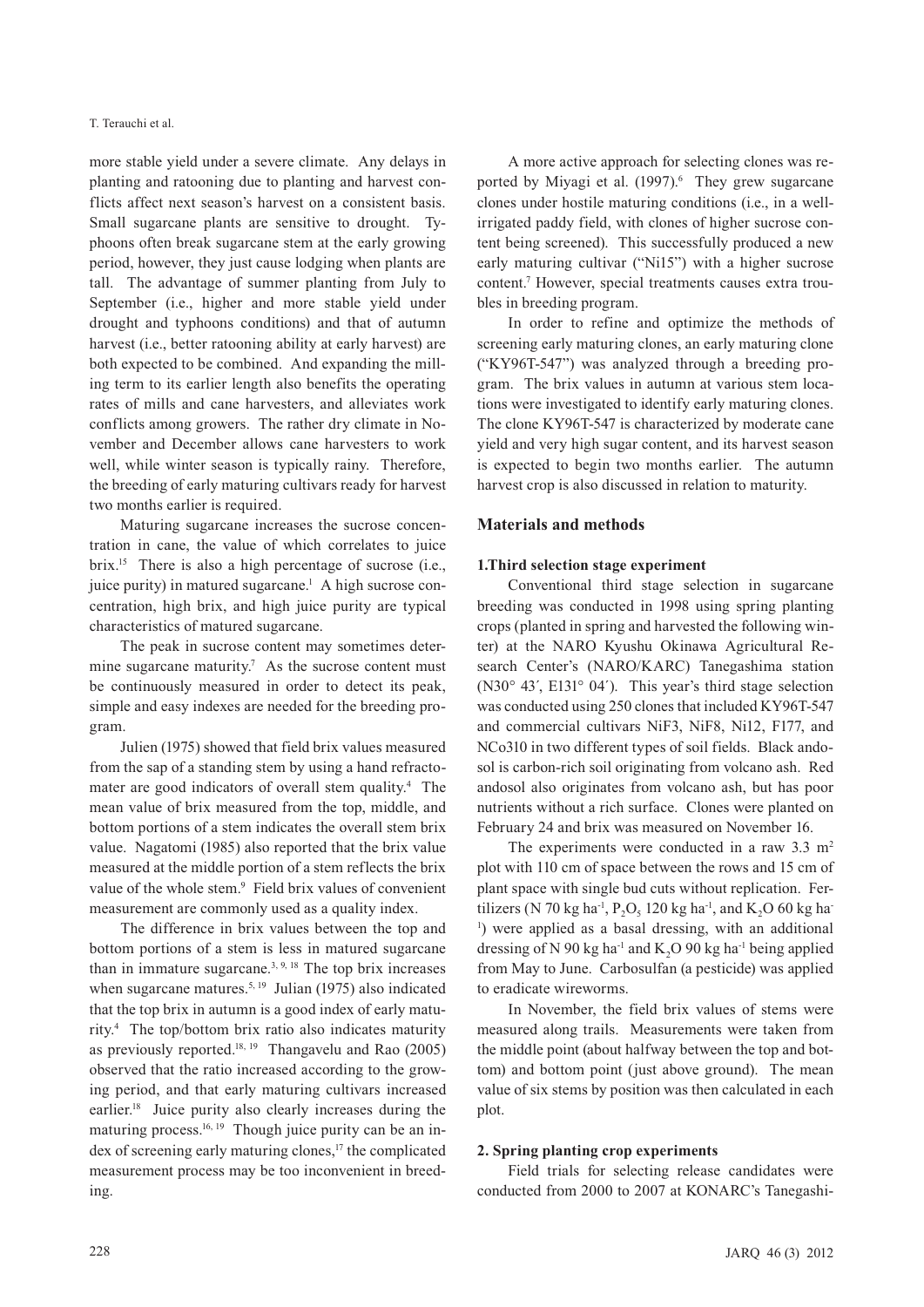ma station using spring planting crops in the field of black andosol. The field trials involved both plant cane and ratoon crop. About 50 clones, including KY96T-547 and several commercial cultivars and other release candidate clones, were used as materials for the plant cane experiment; about 40 continued clones were used for the first ratoon crop in the following year.

The experiments were conducted in a  $9.9 \text{ m}^2$  plot with 110 cm of space between the rows and 15 cm of plant space with single bud cuts, in a configuration of three rows in a completely randomized block design with three replications. The canes were planted at the beginning of March and harvested in January; therefore, the ratoon crop was started in January. Both the plant cane and ratoon crop were initially covered with clear plastic film to keep warm. Fertilizers (N 70 kg ha $^{-1}$ , P<sub>2</sub>O<sub>5</sub> 120 kg ha<sup>-1</sup>, and K<sub>2</sub>O 60 kg ha<sup>-1</sup>) were applied as a basal dressing, with an additional dressing of  $N$  90 kg ha<sup>-1</sup> and  $K_2O$  90 kg ha<sup>-1</sup> being applied from May to June for the plant cane, and at the end of May for the ratoon crop. Carbosulfan (a pesticide) was applied to eradicate wireworms. Additional pesticides and herbicides registered for sugarcane cultivation were also occasionally applied.

In autumn, the field brix values of stems were measured in the trails. Measurements were taken from the top, middle and bottom points. The mean value of six stems was then calculated in each plot.

Plant canes were harvested in January; ratoon crops were harvested in December. Ten well-grown cane stems were selected from each plot and the cane qualities were measured. The cane was shredded and then a cylinder presser processed 500 g of well-mixed samples, so that the juice could be sampled. The juice was used for sucrose measurement.

The "Sucromat" automatic saccharimeter (Dr. Karnchen) was used to measure the sucrose concentration of the juice. Prior to measurement, 4 g of calcium hydroxide and 6 g of aluminium chloride 6 hydrate were added to 100 ml of juice, and then filtrated by a paper filter. An electro-fractomater (Atago RX-5000) was also used to measure the brix value of the juice. Juice purity was calculated as follows: "sucrose concentration / brix x 100"

## **3. Autumn harvest experiments**

Standard cultivars and breeding materials for early harvest (including KY96T-547) were planted at the end of September 2006 as autumn planting crops in the field of black andosol. Plant density and plot size were the same as in the spring planting experiments. Two experiments were conducted for an October harvest and a November harvest in complete randomized block designs with three replications. The October harvest plots included NiF8 and five breeding clones; the November harvest plots included NiF8, Ni22, and three breeding clones. The plant canes were harvested in October and November 2007.

Fertilizers (N 70 kg ha<sup>-1</sup>, P<sub>2</sub>O<sub>5</sub> 120 kg ha<sup>-1</sup>, and K<sub>2</sub>O<sub>5</sub> 60 kg ha-1) were applied as a basal dressing for all crops. An additional dressing of N 22.5 kg ha<sup>-1</sup> and K<sub>2</sub>O 22.5 kg ha<sup>-1</sup> was applied at end of May to the November harvesting crop. Other forms of management were the same as in the spring planting crop experiments.

The brix values of the field stands at the top, middle and bottom points were measured monthly from August until harvest. The cane qualities were measured the same way as in the spring planting crop experiments at harvest.

### **Results**

#### **1. Third selection stage experiment**

In order to determine the early maturing level of KY96T-547 and other standard cultivars at an earlier selection stage, the brix values observed among the third selection stage clones (as shown in Fig. 1) were compared with those of commercial clones NCo310, F177, NiF3, NiF8, and Ni12. Though the values were higher in canes grown in red andosol than those grown in black andosol, each clone showed the similar brix values in both types of soil. Most of the breeding clones did not qualify as commercial cultivars. The early maturing clone



**Fig. 1. Distribution of the Brix values of the third selection stage clones in two different soil types**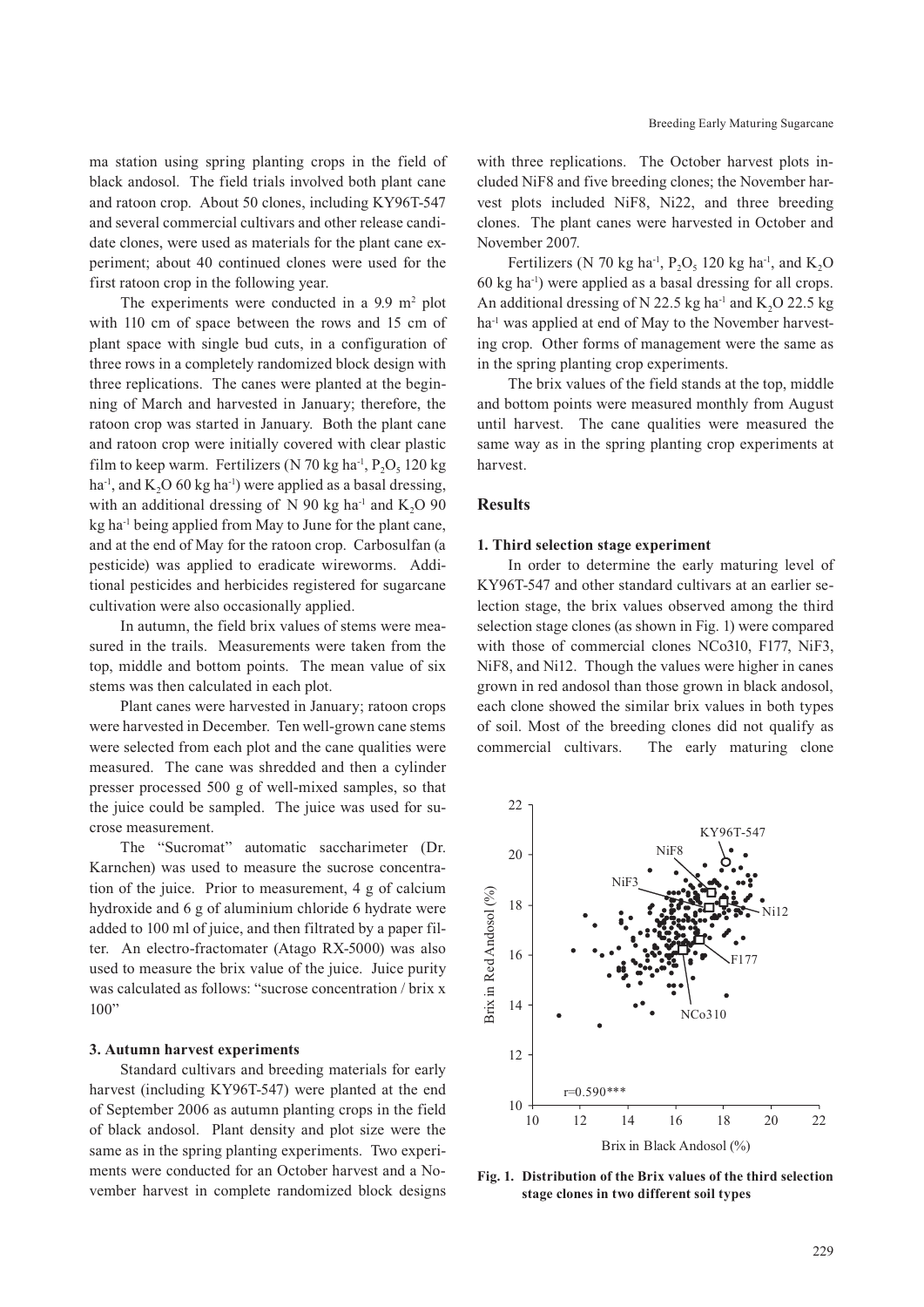#### T. Terauchi et al.

| Crop        | Number    |        | Top Brix    |                | Middle Brix    |             | <b>BottomBrix</b> |                | Stem average |                |        | Top / Bottom ratio |                |       |           |                |
|-------------|-----------|--------|-------------|----------------|----------------|-------------|-------------------|----------------|--------------|----------------|--------|--------------------|----------------|-------|-----------|----------------|
|             | of clones | Avg.   | KY96T-547   |                | Avg.           |             | KY96T-547         |                | KY96T-547    |                | Avg.   | KY96T-547          |                | Avg.  | KY96T-547 |                |
|             |           |        | <b>Brix</b> | Order          |                | <b>Brix</b> | Order             |                | <b>Brix</b>  | Order          |        | <b>Brix</b>        | Order          |       | Ratio     | Order          |
| Year        |           | $(\%)$ | (%)         |                | $\binom{0}{0}$ | $(\%)$      |                   | $\binom{0}{0}$ | $(^{0}_{0})$ |                | $(\%)$ | $\binom{0}{0}$     |                |       |           |                |
| Plant cane  |           |        |             |                |                |             |                   |                |              |                |        |                    |                |       |           |                |
| 2000        | 48        | 11.4   | 15.1        | 2              | 13.3           | 15.5        | 11                | 14.2           | 16.2         | 8              | 13.0   | 15.6               | 3              | 0.797 | 0.932     | $\overline{2}$ |
| 2001        | 48        | 10.9   | 13.4        | 4              | 14.9           | 17.1        | 5                 | 15.6           | 17.6         | $\overline{4}$ | 13.8   | 16.0               | 4              | 0.699 | 0.761     | 9              |
| 2002        | 48        | 13.9   | 18.9        | $\mathbf{1}$   | 18.0           | 20.7        | $\overline{2}$    | 18.7           | 21.0         | $\mathbf{1}$   | 16.9   | 20.2               | $\mathbf{1}$   | 0.745 | 0.898     | 1              |
| 2003        | 46        | 10.0   | 12.5        | 1              | 12.6           | 14.8        | 1                 | 14.5           | 16.7         | 1              | 12.4   | 14.7               | 1              | 0.689 | 0.749     | 4              |
| 2004        | 46        | 11.6   | 15.7        | 2              | 14.7           | 16.7        | 3                 | 15.5           | 17.1         | 2              | 13.9   | 16.5               | 2              | 0.747 | 0.920     | 1              |
| 2005        | 48        | 8.4    | 11.0        | 2              | 13.4           | 14.5        | 12                | 14.9           | 15.4         | 19             | 12.2   | 13.6               | 6              | 0.560 | 0.712     | $\overline{2}$ |
| 2006        | 46        | 13.1   | 17.1        | 3              | 16.4           | 19.4        | $\mathfrak{2}$    | 17.1           | 19.4         | 3              | 15.5   | 18.6               | $\mathbf{1}$   | 0.767 | 0.883     | 5              |
| 2007        | 49        | 9.3    | 13.1        | 1              | 14.5           | 16.9        | 3                 | 16.5           | 18.1         | 5              | 13.4   | 16.0               | 2              | 0.567 | 0.723     | 2              |
| average     | 47.4      | 11.1   | 14.6        | 2.0            | 14.7           | 17.0        | 4.9               | 15.9           | 17.7         | 5.4            | 13.9   | 16.4               | 2.5            | 0.696 | 0.822     | 3.3            |
| Ratoon crop |           |        |             |                |                |             |                   |                |              |                |        |                    |                |       |           |                |
| 2001        | 32        | 11.8   | 14.2        | $\overline{4}$ | 14.2           | 15.4        | 6                 | 15.2           | 16.0         | 9              | 13.7   | 15.2               | 6              | 0.773 | 0.888     | $\mathbf{1}$   |
| 2002        | 32        | 13.0   | 15.3        | 5              | 17.4           | 18.4        | 7                 | 18.4           | 19.0         | 9              | 16.3   | 17.6               | 6              | 0.706 | 0.805     | 4              |
| 2003        | 32        | 10.1   | 12.8        | 1              | 15.6           | 17.6        | $\overline{2}$    | 17.0           | 18.1         | 8              | 14.2   | 16.2               | $\overline{2}$ | 0.592 | 0.708     | 1              |
| 2004        | 36        | 11.8   | 13.4        | 2              | 14.0           | 15.6        | 2                 | 15.1           | 16.2         | 6              | 13.7   | 15.1               | $\overline{2}$ | 0.782 | 0.827     | 8              |
| 2005        | 35        | 9.0    | 12.0        | $\overline{c}$ | 13.2           | 14.6        | 8                 | 15.4           | 16.5         | 9              | 12.5   | 14.4               | $\overline{4}$ | 0.584 | 0.727     | $\mathbf{1}$   |
| 2006        | 36        | 10.5   | 9.7         | 10             | 15.1           | 14.0        | 16                | 16.6           | 16.4         | 13             | 14.1   | 13.3               | 15             | 0.631 | 0.590     | 8              |
| 2007        | 38        | 9.3    | 13.1        | $\mathbf{1}$   | 14.5           | 16.9        | 3                 | 16.5           | 18.1         | 5              | 13.4   | 16.0               | $\overline{2}$ | 0.567 | 0.723     | $\overline{2}$ |
| average     | 34.4      | 10.8   | 12.9        | 3.6            | 14.9           | 16.1        | 6.3               | 16.3           | 17.2         | 8.4            | 14.0   | 15.4               | 5.3            | 0.662 | 0.752     | 3.6            |

 **Table 1. The orders of extra early maturing clone"KY96T-547" in the autumn Brix at the different stem positions and top / bottom ratio among tested clones of spring p1anting crop and its ratoon crop**

Note: Spring planting crop; March planting and January ratooning. The dates of measurements are written in Table 3.

| Crop        |                    |                   | Autumn Brix       | Cane juice quality at the harvest |                    |                   |                    |
|-------------|--------------------|-------------------|-------------------|-----------------------------------|--------------------|-------------------|--------------------|
|             | Top                | Middle            | Bottom            | Average                           | <b>Brix</b>        | Sucrose content   | Purity             |
| Clone name  | $(\%)$             | $(\%)$            | $(\%)$            | $(\%)$                            | $(\%)$             | $(\%)$            | $(\%)$             |
| Plant cane  |                    |                   |                   |                                   |                    |                   |                    |
| NCo310      | 10.6c              | 13.4 bc           | 14.5 bc           | $12.8$ cd                         | 16.8c              | 14.8c             | 87.8 d             |
| F177        | 9.7c               | 12.2c             | 13.5c             | 11.8 <sub>d</sub>                 | 16.8c              | 14.9c             | 89.0 cd            |
| NiF8        | 10.7c              | 14.4 <sub>b</sub> | 15.7 <sub>b</sub> | 13.6c                             | 18.0 <sub>b</sub>  | 16.3 <sub>b</sub> | 90.6 <sub>bc</sub> |
| Ni22        | 12.1 <sub>b</sub>  | 16.1a             | 17.2a             | 15.1 <sub>b</sub>                 | 18.7 a             | 17.2a             | 92.1 ab            |
| KY96T-547   | 14.4a              | 16.9a             | 17.7a             | 16.3a                             | 19.1a              | 17.6a             | 92.3a              |
| Ratoon crop |                    |                   |                   |                                   |                    |                   |                    |
| NCo310      | 9.7c               | 13.0 <sub>b</sub> | 14.6c             | 12.4c                             | 16.6 <sub>bc</sub> | 14.5c             | 87.4 bc            |
| F177        | 9.2c               | 12.6 <sub>b</sub> | 14.0c             | 11.9c                             | 16.1c              | 13.8c             | 86.2c              |
| NiF8        | 10.8 <sub>bc</sub> | 14.7 a            | 16.1 <sub>b</sub> | 13.9 <sub>b</sub>                 | 17.7 ab            | 15.7 <sub>b</sub> | 88.8 abc           |
| Ni22        | 11.7ab             | 16.2a             | 17.8 ab           | $15.2$ ab                         | 18.5a              | 16.7a             | 89.7 ab            |
| KY96T-547   | 13.2 a             | 16.3a             | 17.3 a            | 15.6 a                            | 18.5 a             | 17.2a             | 90.7 a             |

**Table 2. Juice quality of major cultivars of spring planting crop and its ratoon crop**

Note: Plant cane was planted in March and harvested in January. Ratoon crop was initiated in January and harvested in December. Average of 8years in plant cane and 7 years in ratoon crop were shown. The same characters indicate no difference in Tukey's test.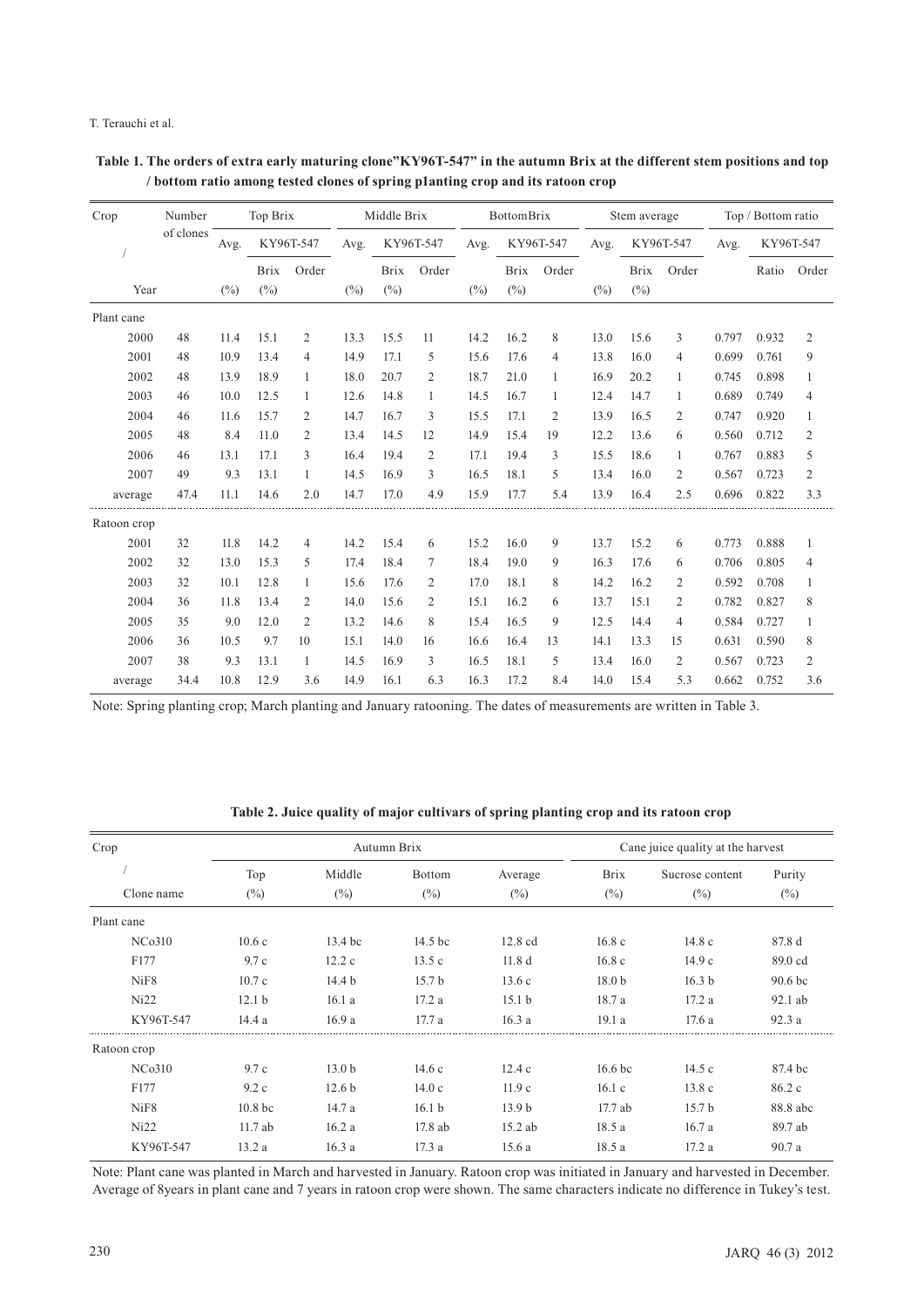(KY96T-547) achieved a higher position than any of the cultivars.

#### **2. Spring planting crop experiments**

The spring planting crop experiments from 2000 to 2007 were conducted as part of a yield trial test in the breeding program. The results of KY96T-547 were analyzed to confirm the method of selecting early maturating clones. The clone KY96T-547 consistently showed a high brix value in autumn. Table 1 lists the rank of KY96T-547 in brix value among the tested clones. Ranking is an important index in selection. Table 3 lists the dates of measurements. This clone ranked higher than fifth at the top stem position, except for the ratoon crop in 2006, and slightly lower at the lower position (Table 1). In terms of stem average, KY96T-547 ranked lower compared to its ranking at the top position, because late maturing clones with higher brix at the lower position tend to rank higher in stem average. Table 1 also lists the top/ bottom ratios. This clone also ranked higher in terms of top/bottom ratio. In the experiments, KY96T-547 had the highest average rank in top brix, and a generally higher average rank in terms of stem average brix, top/ bottom ratio, and middle brix in plant canes. Regarding the ratoon crop KY96T-547 also had the highest average rank in top brix and top/bottom ratio. Therefore, the top brix was the best index for selecting such early maturing clones as KY96T-547.

Table 2 shows the juice quality of major cultivars and KY96T-547 in the spring planting crop and subsequent ratoon crop. In autumn, the brix value of Japanese standard cultivar NiF8 was higher than those of the old cultivars (NCo310 and F177). At harvest, the brix, juice sucrose content, and juice purity of NiF8 also tended to be higher than those of the old cultivars. The quality of standard cultivar NiF8 reached approximately 18% in brix, 16% in sucrose content, and 89 to 90% in purity. The brix value of Ni22—the earliest maturing released cultivar—was higher than that of NiF8 in autumn. The brix, juice sucrose content, and juice purity of Ni22 were higher than those of NiF8 at harvest. The top brix of KY96T-547 was higher than that of Ni22, whereas the middle and bottom parts did not differ significantly. The brix, juice sucrose content, and juice purity of KY96T-547 recorded the highest values in all quality indexes. The clone KY96T-547 showed the best quality among these

| Crop        | Date      |        | Top / Bottom |              |         |        |
|-------------|-----------|--------|--------------|--------------|---------|--------|
|             |           | Top    | Middle       | Bottom       | Average | ratio  |
| Year        |           | $(\%)$ | $(\%)$       | $(^{0}_{0})$ | $(\%)$  | $(\%)$ |
| Plant cane  |           |        |              |              |         |        |
| 2000        | 4-Oct     | 17.6   | 15.4         | 12.8         | 14.6    | 9.5    |
| 2001        | $15$ -Oct | 17.4   | 10.3         | 8.1          | 10.1    | 13.7   |
| 2002        | $15-Oct$  | 11.5   | 7.3          | 5.5          | 7.0     | 9.3    |
| 2003        | $30-Sep$  | 8.3    | 8.8          | 7.7          | 7.8     | 5.6    |
| 2004        | $26$ -Oct | 13.3   | 7.9          | 6.5          | 8.0     | 10.6   |
| 2005        | 4-Oct     | 18.1   | 10.2         | 8.6          | 10.0    | 15.7   |
| 2006        | $19-Oct$  | 14.8   | 10.4         | 8.5          | 10.4    | 9.2    |
| 2007        | $2$ -Oct  | 15.0   | 14.4         | 9.1          | 11.2    | 12.0   |
| average     |           | 14.5   | 10.6         | 8.3          | 9.9     | 10.7   |
| Ratoon crop |           |        |              |              |         |        |
| 2001        | $11-Oct$  | 15.1   | 10.6         | 9.1          | 10.9    | 9.2    |
| 2002        | $15-Oct$  | 14.3   | 7.7          | 5.5          | 7.6     | 12.4   |
| 2003        | $29-Sep$  | 11.5   | 8.9          | 8.4          | 8.6     | 8.5    |
| 2004        | $25-Oct$  | 8.5    | 6.3          | 6.2          | 6.2     | 7.1    |
| 2005        | $28-Sep$  | 18.3   | 11.4         | 9.3          | 11.2    | 14.4   |
| 2006        | $28-Sep$  | 15.1   | 12.2         | 9.0          | 11.1    | 10.1   |
| 2007        | $3-Oct$   | 16.4   | 11.3         | 8.2          | 10.0    | 14.5   |
| average     |           | 14.2   | 9.8          | 7.9          | 9.4     | 10.9   |

 **Table 3. Coefficient of variances of the autumn Brix in different stem positions and top / bottom ratio among tested clones of spring planting crop and its ratoon crop**

Note: Spring planting crop; March planting and January ratooning. Number of clones are shown in Table 1.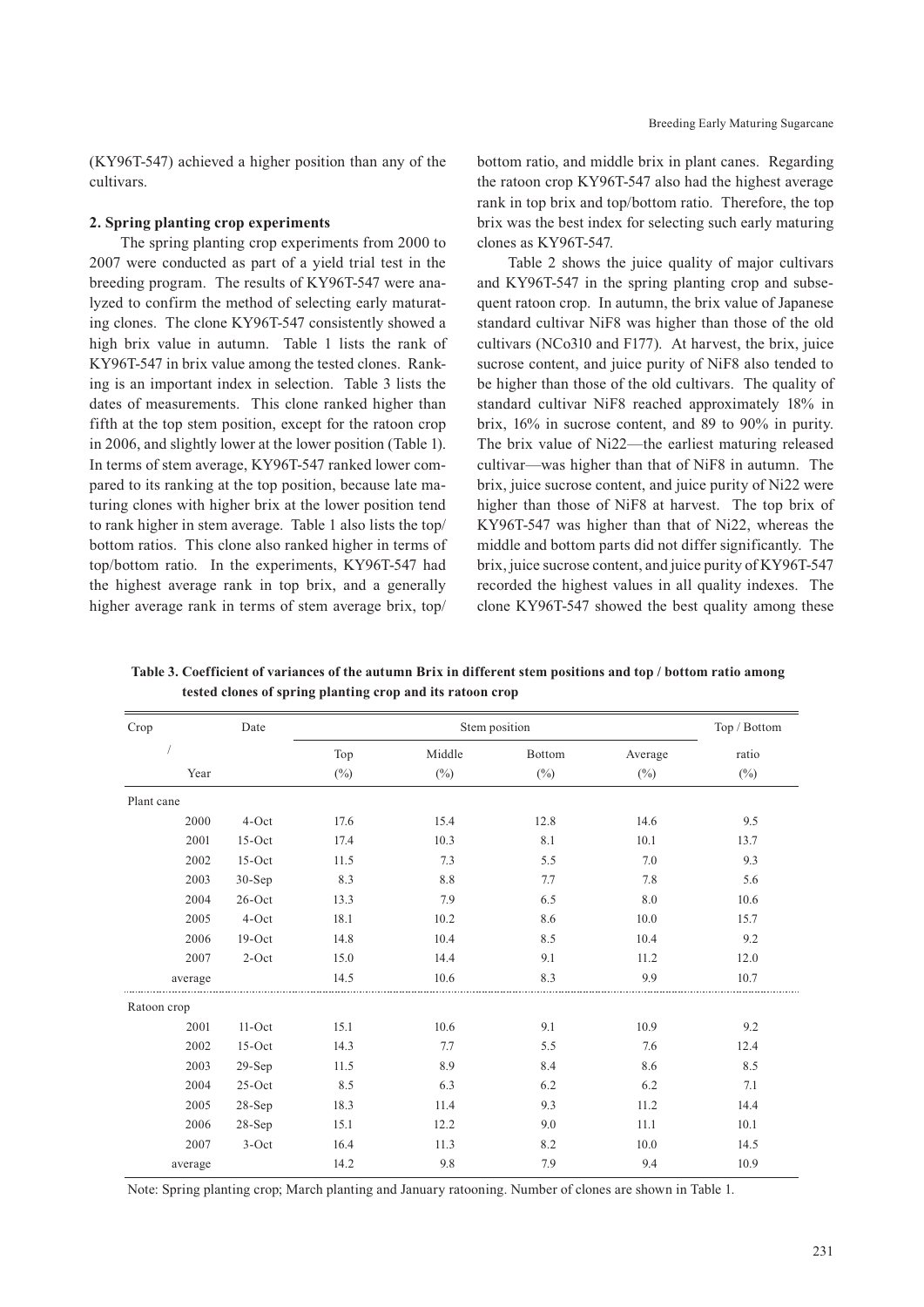

**Fig. 2. Relationships between measuring dates and the coefficient of variance of the autumn brix at different part of the stem position through 2000 to 2007**

cultivars.

Table 3 lists the coefficient of variance of brix value at the different positions in autumn. This value indicates the brix variation among clones. Here, the greater the value, the more reliable the selection. The coefficient of variance for the top position was greater than that for the other positions, and smallest for the bottom position.



**Fig. 3. Changes in Brix at different positions for NiF8 and KY96T-547 of autumn planting crop harvested in November**

These coefficients for the top/bottom ratio were at the same level as for the middle position. The top brix had greater variation compared to other indexes.

Figure 2 shows the relation between the measuring date and the coefficient of variance for brix, in order to identify the optimum screening season. The coefficient of variance for the top brix tended to increase before October and decline after mid-October. These coefficients for the middle part varied at the beginning and tended to decline in late October. Those for the bottom part tended to decline throughout the season. The optimum screening season was thus determined to be early October when the indexes showed wide-ranging variation at the top.

## **3. Autumn harvest experiments**

In the autumn harvest experiment, several clones were applied and compared at two different harvest times. Figure 3 shows the changes in brix value of NiF8 and KY96T-547 of the November harvest crop, in order to compare typical patterns of maturation. In August, the brix values of both clones were at the same level at each stem position. The brix values increased rapidly from August to October, and then slowly increased during October and November. The rate of increase for KY96T-547 was higher than that for NiF8 and KY96T-547 reached a higher brix value. Particularly in September, KY96T-547 showed obviously higher rates of increase for the top and middle positions than those of NiF8.

Table 4 lists the cane qualities of the autumn harvest crops. The quality of standard cultivar NiF8 did not reach the spring planting crop level (i.e., juice sucrose content of 16%). However, several breeding clones reached a juice sucrose content exceeding 16% at autumn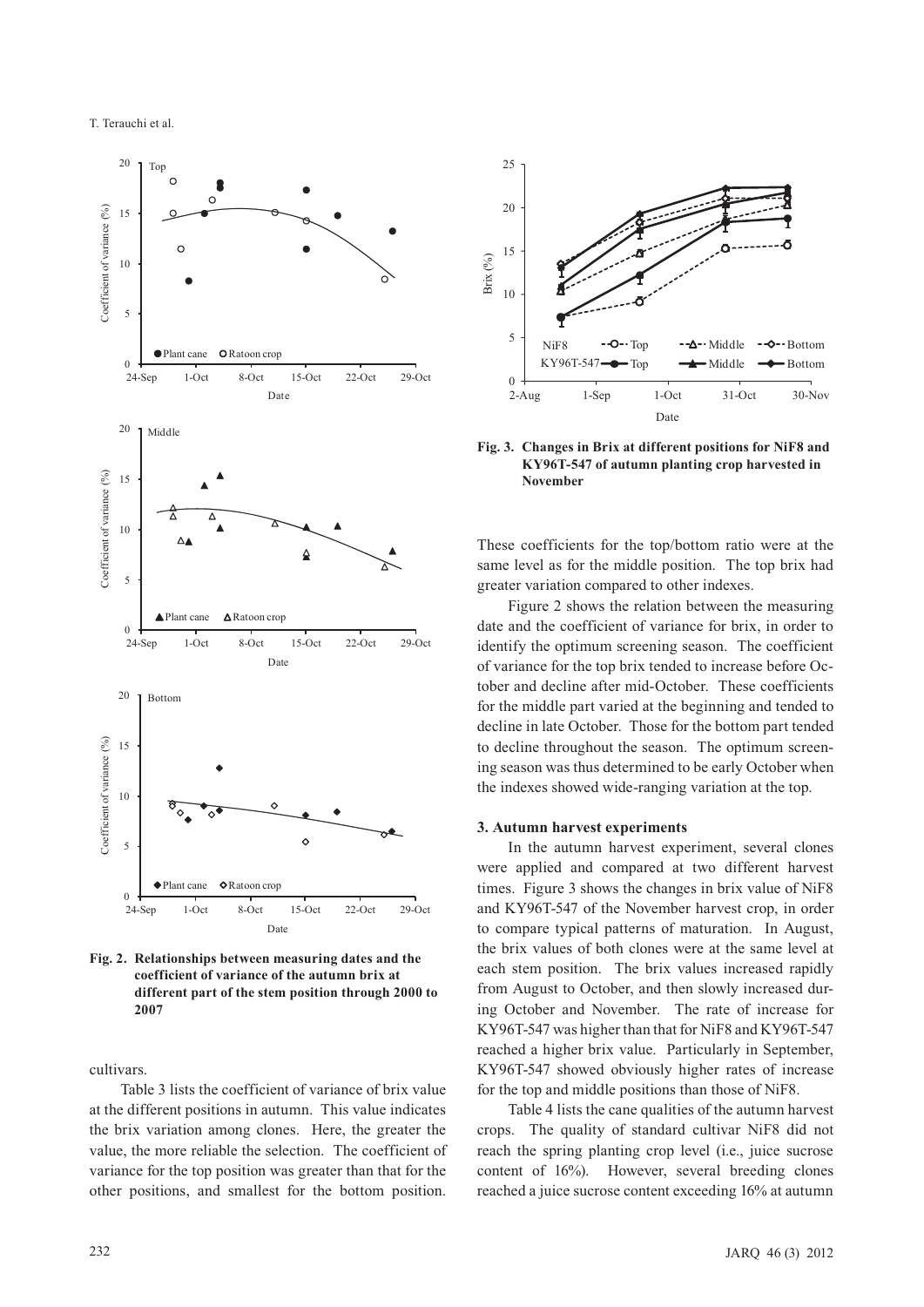harvest.

For the crop harvested in October, the brix of standard cultivar NiF8 was lower than that of other clones. The highest quality was observed in KY96T-547 that contained approximately 17.9% sucrose and 88.1% purity. This clone also showed the highest value of top brix. Categorized as extra early maturing clone, KTn94-88 also showed a higher top brix, higher sucrose concentration, and higher juice purity than the other clones. For the crop harvested in November, the brix of KY96T-547 and Ni22 were higher than that of NiF8. Those values of the other clones were mostly less than that of NiF8. The highest quality was observed in KY96T-547 with 17.6% sucrose and 88.0% purity. This clone also showed the highest top brix value. Throughout the two harvest experiments, KY96T-547 reached sufficient quality for milling as compared to the spring planting crop.

# **Discussion**

Early maturing cultivars are expected to produce a high and stable quality of cane for milling, and hopefully expand the harvest season. An earlier harvest is expected to result in a higher yield in next year's crops by extending the subsequent growing periods. However, an earlier harvest itself shortens the first growing period and reduces yield in the spring planting crop cycle. In particular, low sugar content is a severe problem in sugar mills.

In order to increase yield and quality, Ouchiyama et

al. (1958) investigated autumn planting in Japan.<sup>11</sup> Autumn planting is generally categorized as late-term summer planting. Ouchiyama et al. indicated that autumn crops result in higher yield and better quality than spring crops. A longer growing period generally produces a higher yield and better quality.<sup>12, 13</sup>

Although an earlier harvest, such as in November, has yet to be introduced in Japan, the results of this study showed that the quality of sugarcane harvested in October and November reached the same level as in the regular harvest season (Table 4). In autumn (October), the brix level of spring planting crops did not reach a sufficient level for harvest (Table 2), while the autumn planting crop quality afforded by the extra early maturing clone was sufficient for milling (Table 4). Srinivasan (1989) obtained a similar result, where the crop of an early maturity cultivar with high sucrose content planted in India in August reached a very high level of quality in October.12

Early maturing clones with high sucrose content are generally developed in a regular breeding program. For example, brix values measured in autumn are regularly used in consideration of breeding at Japanese breeding stations.14 In the third selection stage, clones are grown in two different types of soil. Even though clones showed the same tendency in different soils, the reappearance of brix has certain latitude. It is thus better to evaluate in several different environments.

From the results of this study, an early maturing clone having the top brix typically increases earlier and

| Crop                                  |                   |                   | Field Brix in stem position | Cane juice quality at the harvest |                   |                    |                   |
|---------------------------------------|-------------------|-------------------|-----------------------------|-----------------------------------|-------------------|--------------------|-------------------|
|                                       | Top               | Middle            | Bottom                      | Average                           | <b>Brix</b>       | Sucrose            | Purity            |
| Clone name                            | $(\%)$            | $(\%)$            | $(\%)$                      | $(\%)$                            | $(\%)$            | $\binom{0}{0}$     | $(\%)$            |
| Autumn planting crop October harvest  |                   |                   |                             |                                   |                   |                    |                   |
| NiF <sub>8</sub>                      | 14.0 <sub>b</sub> | 20.4 <sub>b</sub> | 21.3 <sub>b</sub>           | 18.5c                             | $17.5$ cd         | 14.9 <sub>bc</sub> | 85.1 bc           |
| KTn94-88                              | 18.3a             | 23.1a             | 22.7a                       | $21.4$ ab                         | $20.2$ ab         | 17.7a              | 87.2 a            |
| KY96T-547                             | 19.3a             | 23.1a             | 23.3a                       | 21.9a                             | 20.3a             | 17.9a              | 88.1 a            |
| KY99-85                               | 17.9a             | 22.8a             | 22.7a                       | $21.1$ ab                         | $20.3$ ab         | 17.6a              | 86.9 ab           |
| KY99-132                              | 14.3 <sub>b</sub> | $22.1$ ab         | $22.1$ ab                   | 19.5 <sub>bc</sub>                | 18.8 bc           | 15.9 <sub>b</sub>  | 84.5 c            |
| KY99-138                              | 13.6 <sub>b</sub> | 20.3 <sub>b</sub> | 21.5 <sub>b</sub>           | 18.5c                             | 16.8d             | 14.1c              | 84.2 c            |
| Autumn planting crop November harvest |                   |                   |                             |                                   |                   |                    |                   |
| NiF <sub>8</sub>                      | 15.7 <sub>b</sub> | 20.3a             | $21.1$ ab                   | $20.1$ ab                         | 18.0 <sub>b</sub> | $15.1$ bc          | 84.2 <sub>b</sub> |
| Ni22                                  | 17.2 ab           | 21.3a             | 22.2a                       | $20.2$ ab                         | $19.0$ ab         | $16.5$ ab          | 86.9 a            |
| KY96T-547                             | 18.8 a            | 21.8a             | 22.3a                       | 21.0a                             | 20.0a             | 17.6a              | 88.0 a            |
| KY98-1002                             | $16.8$ ab         | 20.3a             | 19.7 <sub>bc</sub>          | 18.9 <sub>bc</sub>                | 18.2 <sub>b</sub> | 15.4 <sub>b</sub>  | 84.3 b            |
| KY99-81                               | 15.7 <sub>b</sub> | 18.3 <sub>b</sub> | 18.9c                       | 17.6c                             | 16.3c             | 13.6c              | 82.9 <sub>b</sub> |

**Table 4. Juice quality of autumn planting crop at harvest in October and November**

Note: The same characters indicate no difference in Tukey's test.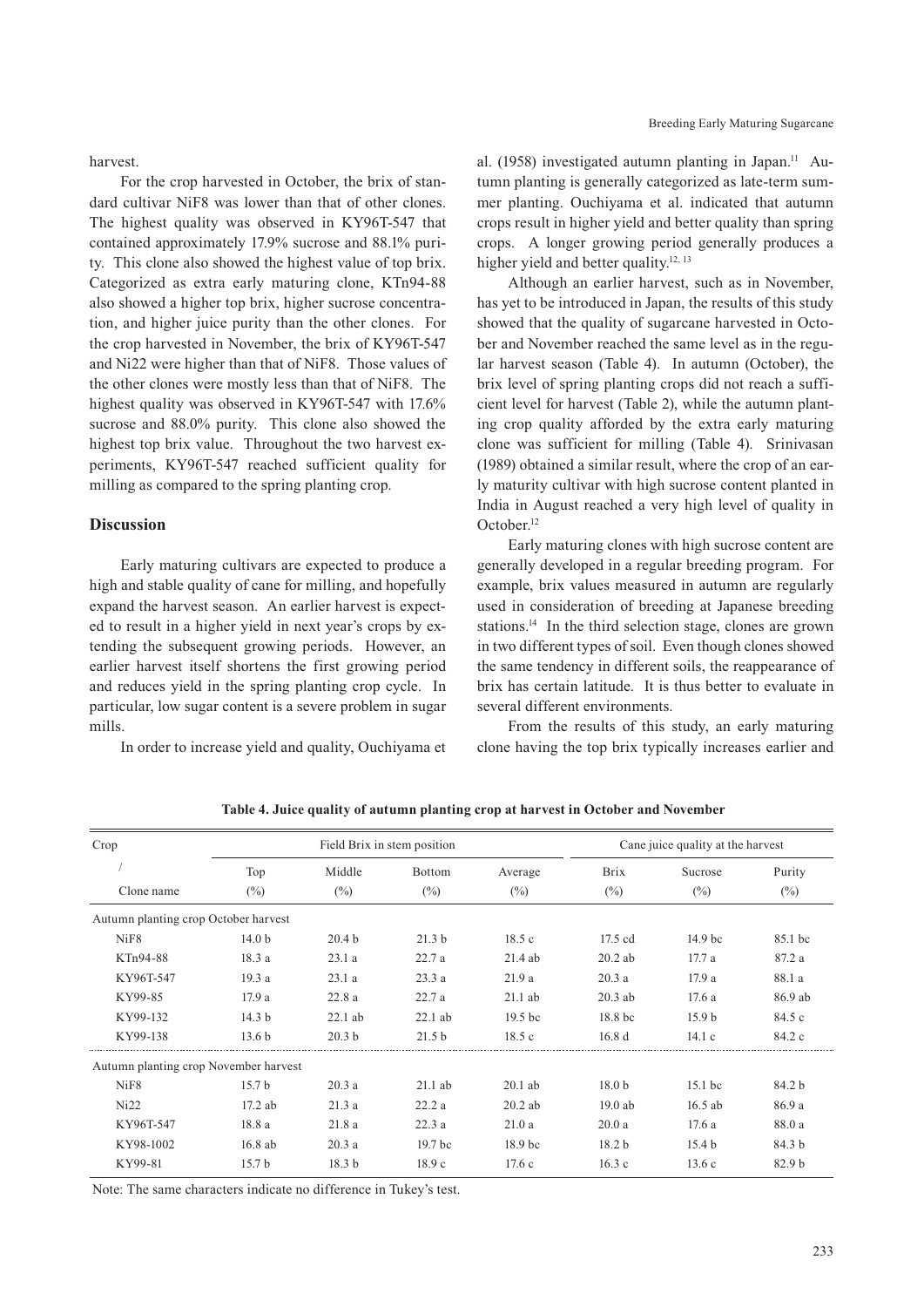#### T. Terauchi et al.

reaches a higher level, as compared to later maturing clones (Tables 2 and 4). The order of brix measured at different stem positions clearly showed this tendency. The brix of KY96T-547 ranked higher at the top position and slightly lower at the lower positions. Though this clone ranked higher at the middle position or in terms of stem average, the top brix is obviously a better index than the others. In terms of brix variation, the top brix showing the largest coefficient of variance is considered the best index.

The coefficient variance for the top brix increased in September and decreased after mid-October. The best time for taking measurements at this research site is in early October, when the top brix has a larger coefficient of variance. However, strong selection pressure in the earlier selection stage may be harmful due to variable levels of maturity. To secure early maturing clones at the earlier selection stage, relatively later evaluation may yield good results.

The coefficient of variance for brix at the middle and bottom positions did not increase in autumn (Fig. 2). The brix of NiF8 and KY96T-547 at the bottom positions increased similarly from August to November in the autumn planting crop (Fig. 3). These results imply that brix at the bottom position increased similarly in most of the clones, and that the range of variation did not change. In contrast, the brix of KY96T-547 at the top position increased significantly before October in the autumn planted crop (Fig. 3). At the top position, the brix of early maturing clones increased rapidly compared to those of late maturing clones, and the range of variation increased significantly in this phase. When brix at the top position increased in most of the clones, the coefficient of variance decreased. Although early October is considered the best time for screening in this study, the time when the top brix of early maturing clones increases and that of late maturing clones remains stable must therefore be the general screening season anywhere.

The order of top/bottom ratio also ranked higher for KY96T-547 (Table 1). The result supports the theory that the ratio adapts to maturing indexes. However, the clone's rank in top/bottom ratio was slightly lower than its top brix rank. The ratio may be a good indicator of maturity level.

The higher rank of the top brix of KY96T-547 may reflect this clone's higher sucrose content characteristics in the whole stem. Most early maturing cultivars have high sucrose content characteristics.<sup>14</sup> For early maturing breeding purposes, the top brix is a better index than the top/bottom ratio. However, the early maturing characteristics and high sucrose characteristics must be separated for physiological considerations.<sup>19</sup> Some late maturing cultivars have reportedly reached a high level of sucrose content.<sup>14</sup> These cultivars accumulate sucrose very slowly, particularly at the top position. To detect high sucrose content ability apart from maturity, brix at the bottom must be targeted. The physiological basis of both early maturity and high sucrose characteristics must be investigated for more efficient breeding.

A top brix value in October can be an index of early maturity at the experimental site for developing early maturing cultivars. However, in a breeding program, breeders must handle thousands of clones that belong to different selection stages. In order to gradually increase selection pressure according to the selection stage in a breeding program, the clones in an earlier selection stage can be evaluated after the optimum period. It would be ideal to initiate brix measurement operations in the optimum period with oldest generation clones in the last selection stage, and complete measurements with the youngest generation clones in a season.

In 2010, sugarcane production in Japan recovered to about 1,469,000 tons under the movement to promote sugarcane cultivation. Along with this increased sugarcane production, a method of disrupting the mating of wireworms using pheromone was established,<sup>2</sup> and an effective bait-type pesticide containing fipronil to eradicate wireworms was developed. In response to the availability of more milling materials, the milling term can be started even earlier. Early maturing cultivars such as Ni15 and Ni22 are now popular among both growers and mills. New cultivars such as Ni28 and Ni29 are also ready for use. Avoiding severe drought and tropical storms using early maturing cultivars, and providing cane protection against wireworms may result in higher yields. And higher yields will serve as a stimulus for the expansion of growing areas. Sufficient canes enable earlier harvest through an expanded milling term. Therefore, the development of earlier maturing cultivars is essential.

# **References**

- 1. Alexander, A. G. (1973) *Sugarcane Physiology*. Elsevier, Amsterdam, pp.752.
- 2. Arakaki, N. et al. (2008) Mating disruption for control of Melanotus okinawensis (Coleoptera: Elateridae) with synthetic sex pheromone. *J. Econ. Entomol.,* **101**, 1568–1574.
- 3. Fernandes, A. C. & Benda, G. T. A. (1985) Distribution pattern of Brix and fibre in the primary stalk of sugar cane. *Sugar Cane*, **1985** (5), 8-13.
- 4. Julien, R. (1975) An evaluation of methods used for maturity. *Int. Sugar J*., **77**, 201-215.
- 5. Lingle, S. E. and Irvine, J. E. (1994) Sucrose synthase and natural ripening in sugarcane. *Crop Sci.,* **34**, 1279-1283.
- 6. Miyagi, K. et al. (1997) Method of effective selection of